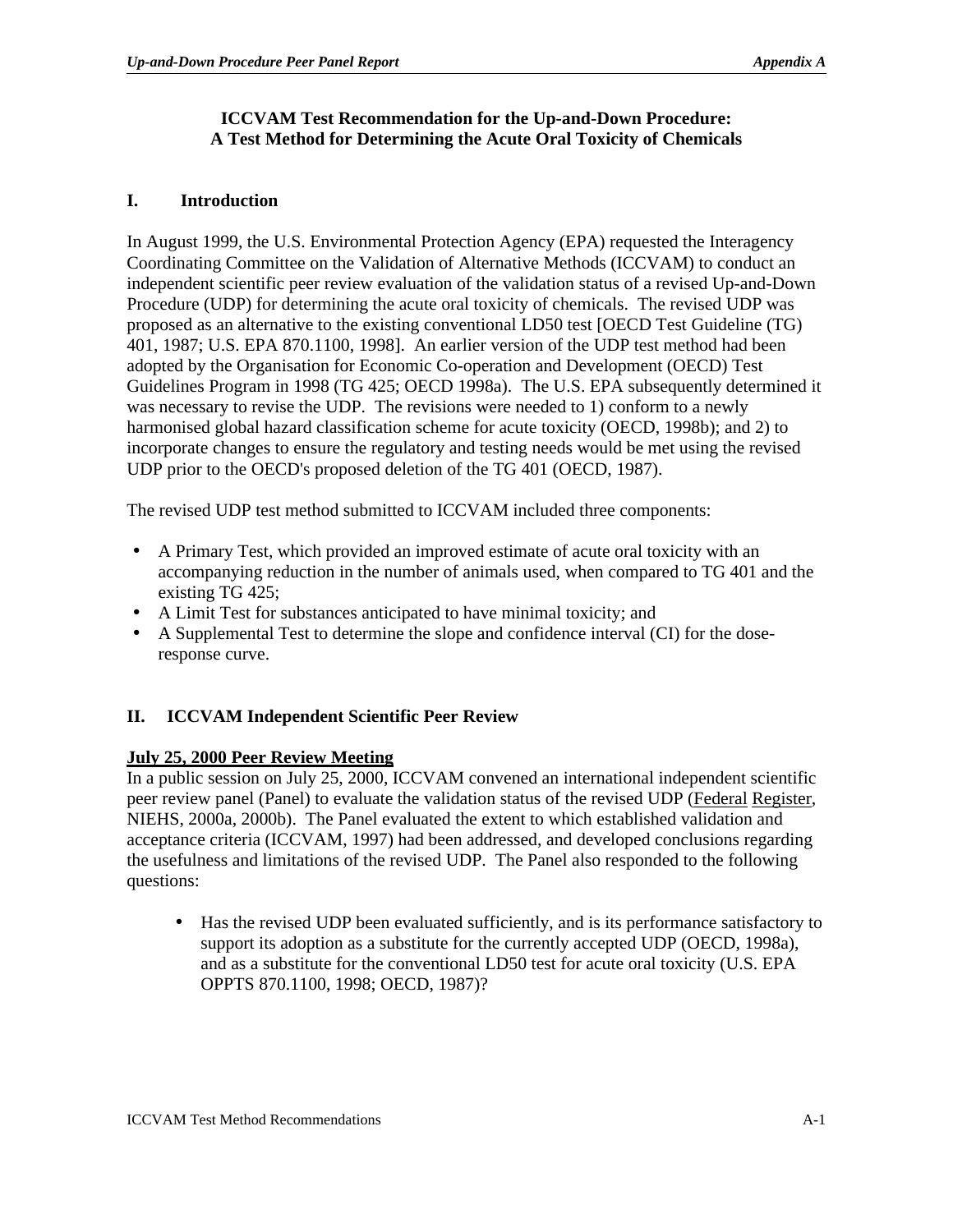• With respect to animal welfare, does the revised UDP adequately consider and incorporate where scientifically feasible, procedures to refine, reduce, and/or replace animal use?

The Panel's report is included in the publication: "The Revised Up-and-Down Procedure: A Test Method for Determining the Acute Oral Toxicity of Chemicals," NIH Publication 02-4501 (ICCVAM, 2001b). The Panel's conclusions were as follows:

## • **UDP Primary Test**

"The performance of the revised UDP Primary Test is satisfactory and exceeds the performance of OECD TG 401 in providing, with fewer animals, both an improved estimate of the LD50 for the purpose of hazard classification and more accurate information on acute toxicity. In particular, the use of 0.5 log units for dose spacing is reasonable and appropriate based on experience and the results of computer simulations. Three disadvantages of the revised UDP Primary Test recognized by the Panel are: a) the increased length of time needed to conduct a study; b) the increased costs per test material evaluated; and c) the increased complexity of the protocol."

## **UDP Limit Test**

"The revised UDP Limit Test at 2000 or 5000 mg/kg is expected to perform as well as or better than the Limit Test in OECD TG 401, with a reduction in the number of animals needed to conduct a test."

## **UDP Supplemental Test**

"The UDP Supplemental Test for slope and CI is not recommended for adoption. The Panel was unable to evaluate the utility of the test because sufficient information regarding the use of the resulting data was not provided. As a consequence, any impact on animal use was not assessed."

### **Animal Welfare Considerations**

**"**The revised UDP Primary Test and the revised UDP Limit Test will reduce the number of animals used, but will not replace the use of animals. The Panel could not reach a consensus on the overall issue of refinement. However, the OECD Guidance Document on the Recognition, Assessment, and Use of Clinical Signs as Humane Endpoints for Experimental Animals Used in Safety Evaluations (OECD, 2000), referenced in the revised UDP Guideline, provides an element of refinement."

## **Revisions to the UDP in response to the July 25, 2000 Panel Report**

Based on the Panel's conclusions and recommendations from July 25, 2000, the UDP Technical Task Force further revised the UDP test method guideline as follows:

- • Revisions recommended by the Panel were incorporated into the proposed UDP Primary and Limit Tests;
- The UDP Supplemental Test to determine the slope of the dose-response curve was deleted;
- • A procedure was added (for use with the Primary Test) to calculate the CI for the estimated LD50. This procedure is a statistical method that does not require the use of additional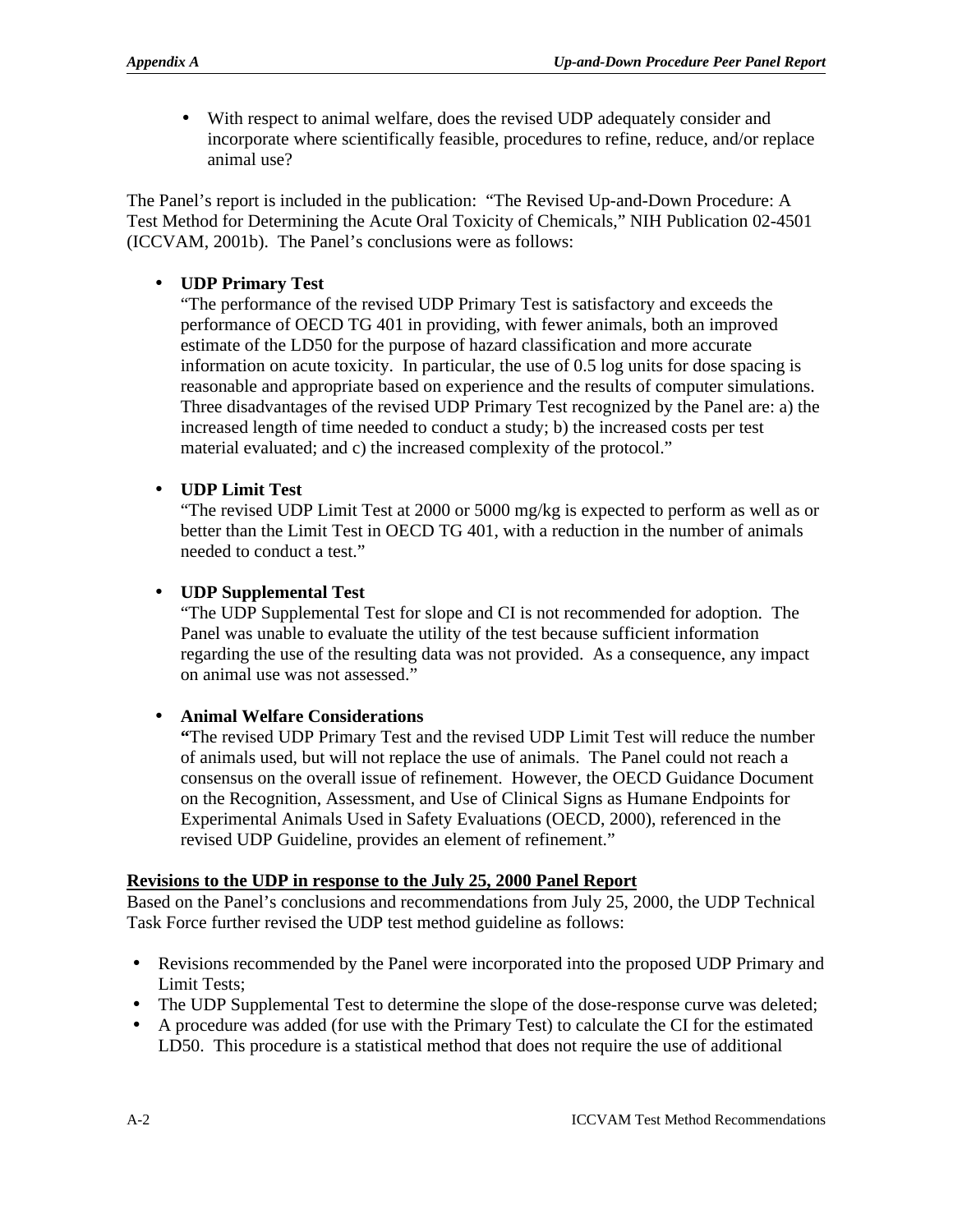animals. The CI helps to place the estimated LD50 in a statistical context for hazard and risk assessment purposes.

• The U.S. EPA developed a publicly available software program for use in establishing test doses, determining when to stop the test, estimating the LD50, and providing a CI for the LD50.

The Technical Task Force also responded with the following clarifications regarding animal welfare:

- The revised UDP significantly reduces the number of animals used in comparison to OECD TG 401 by the incorporation of the following: 1) a stopping rule which limits the maximum number of animals in a test; and 2) a sequential dosing method which introduces greater efficiencies in animal use.
- The revised UDP provision that the initial starting dose should be below the LD50 will result in fewer animals receiving a lethal dose, thereby potentially providing further reduction in pain and distress.
- • Adherence to the OECD Guidance Document on Humane Endpoints (2000) should provide additional reduction or minimization of pain and distress in animals used in this procedure.

The revised version of the UDP and the UDP software program were then provided to the Panel and made available for public comment in July 2001.

## **August 21, 2001 Peer Review Panel Meeting**

The UDP Panel met, via public teleconference, on August 21, 2001 (Federal Register, NIEHS, 2001) to evaluate the appropriateness and suitability of the further revised UDP, the approach for obtaining the CI, and the suitability of the software program. Their conclusions and recommendations were as follows:

### • **Further Revisions to the Revised UDP**

The Panel concluded the changes made in the revised UDP Test Guideline were acceptable, but also recommended further clarifications to the UDP as follows:

- − Either sex of animal can be used, or if information is available indicating that one sex is more sensitive, the more sensitive sex should be used.
- − A practicability evaluation of the usability of the *in vivo* test should be conducted to supplement the computational analyses.
- − A separate section on how the revised UDP Primary Test addresses reduction, refinement, and replacement of animals when compared to the previous tests should be included to the UDP guideline.
- − Constant concentration in dosing should be used unless there is a clear scientific or regulatory justification for using constant volume. In the event that constant volume is used, information on the actual concentrations utilized should be provided.

### • **CI Procedure**

The Panel endorsed the proposed procedure for calculating the CI for the estimated LD50. However, the Panel recommended the inclusion of language in the UDP guideline and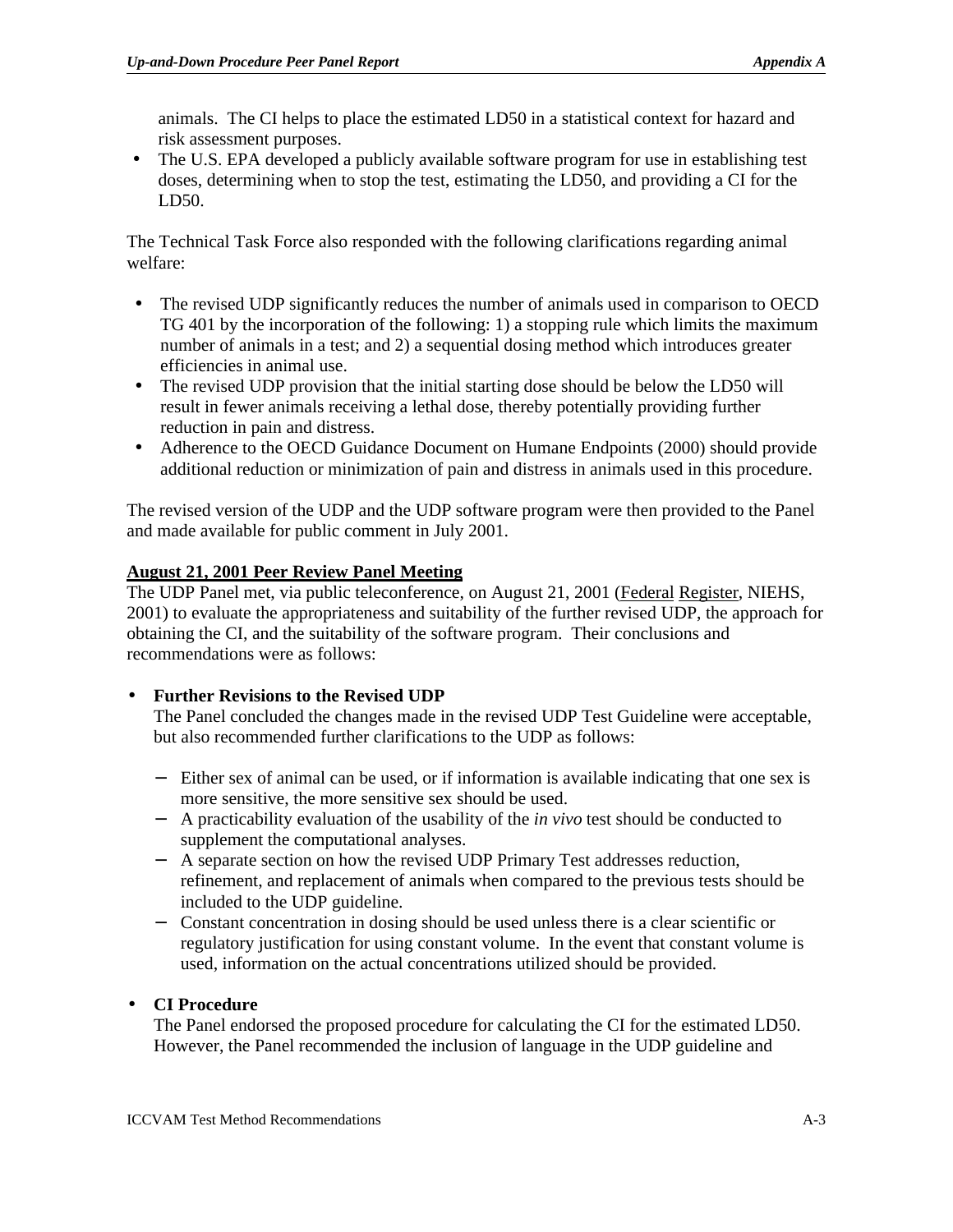software to fully describe the limitations and uncertainties of the proposed method, and to provide appropriate cautions for interpretation of test results. The Panel noted that statistical techniques are evolving and recommended the future development of alternative approaches, such as nonparametric methods, be encouraged.

### • **Software Program**

The Panel concluded the software program was appropriate and suitable for establishing test doses, determining when to stop the test, estimating the LD50, and providing a CI for the LD50.

## **Revisions to the UDP in response to the August 21, 2001 Panel Report**

Following the August 21, 2001 Panel meeting, the UDP Technical Task Force revised the UDP Guideline in response to the Panel's recommendations. This revised version is included in the Final Peer Review Report (ICCVAM, 2001b) as Appendix B.

## **III. ICCVAM Test Method Recommendations**

The ICCVAM agrees with the UDP Peer Review Panel that the revised UDP test guideline, with incorporation of the Panel's recommendations from the August  $21<sup>st</sup>$  Panel Meeting, is acceptable as a substitute for the conventional LD50 test for acute oral toxicity (U.S. EPA OPPTS 870.1100, 1998; OECD, 1987) for the purpose of hazard classification and for obtaining certain information on acute toxicity. The ICCVAM also agrees with the Panel that the revised UDP Test Guideline will reduce and refine animal use. The ICCVAM concurs also with the other conclusions and recommendations of the Panel.

ICCVAM therefore recommends that the final revised UDP test guideline should: (1) replace the current OECD UDP test guideline (TG 425; OECD, 1998a) and (2) be used instead of the conventional LD50 test to determine the acute oral toxicity hazard of chemicals.

The ICCVAM also concludes:

- 1. The revised UDP performs appropriately and will result in a reduction in animal usage compared to the conventional LD50 test. The recommendation to use a starting dose level below the anticipated LD50 and to follow the OECD Guidance Document on Humane Endpoints (2000) will refine animal use by decreasing pain and distress.
- 2. The revised UDP is an appropriate method for generating a point estimate for the LD50 for use in hazard classification and in estimating a CI for the LD50 under specified circumstances. The revised UDP does not provide information about the slope of the dose-response curve for lethality. If other human health or ecological risk assessment information is desired, including hazard dose-response and slope information, a different test should be conducted.
- 3. Compared to the conventional LD50 procedure, the UDP will require additional time. However, it provides potential improvements in animal welfare and is the only alternative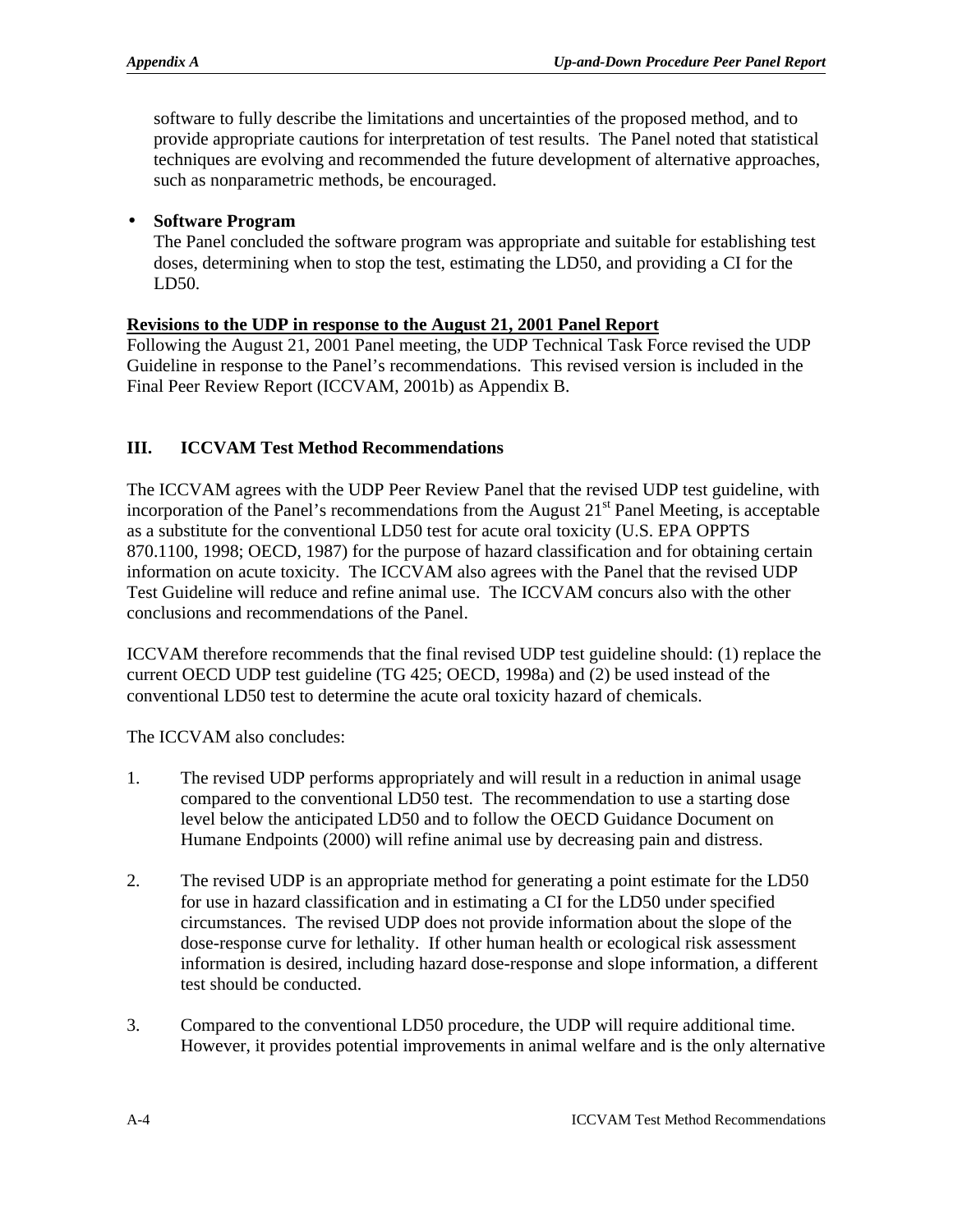to OECD TG 401 that will generate a point estimate for the LD50 and an accompanying CI.

- 4. Compared to the conventional LD50 procedure, the UDP is computationally more complex. However, the UDP does provide increased statistical power with the use of sequential dosing. The publicly available statistical software will greatly simplify and facilitate efficient conduct of the UDP. The software calculates subsequent test dose levels, determines when testing is complete, estimates the LD50, and provides an appropriate and useful CI for the LD50.
- 5. Due to the reduction in the number of animals required when compared to the conventional LD50 test, the amount of test material needed will also be decreased.
- 6. The UDP may not be appropriate for chemicals causing delayed deaths (especially after five days).
- 7. Limit dose testing may be conducted at 2000 or 5000 mg/kg, depending on regulatory program needs.
- 8. For scientific purposes, the testing of three to five animals in the Limit Test is adequate. However, it is recognized that OECD stipulates utilizing five animals at 2000 mg/kg for all alternative acute toxicity methods as a way of harmonizing procedures.
- 9. Either sex can be used for the UDP. However, in the absence of information indicating males may be more sensitive, it is recommended that females be used based on available data showing females to be generally more sensitive.
- 10. Statistical methods are evolving rapidly, thereby providing reason to consider revisiting the UDP test design in the future.
- 11. A practicability assessment of the revised UDP should be considered.
- 12. *In vitro* data may be helpful in estimating an appropriate starting dose level for UDP studies. This approach may further reduce the number of animals needed, especially if the results indicate a Limit Test may be appropriate. Further guidance can be found in the "Guidance Document on Using *In Vitro* Data To Estimate *In Vivo* Starting Doses for Acute Toxicity", NIH Publication 01-4500 (ICCVAM, 2001a).

Adopted by ICCVAM: October 10, 2001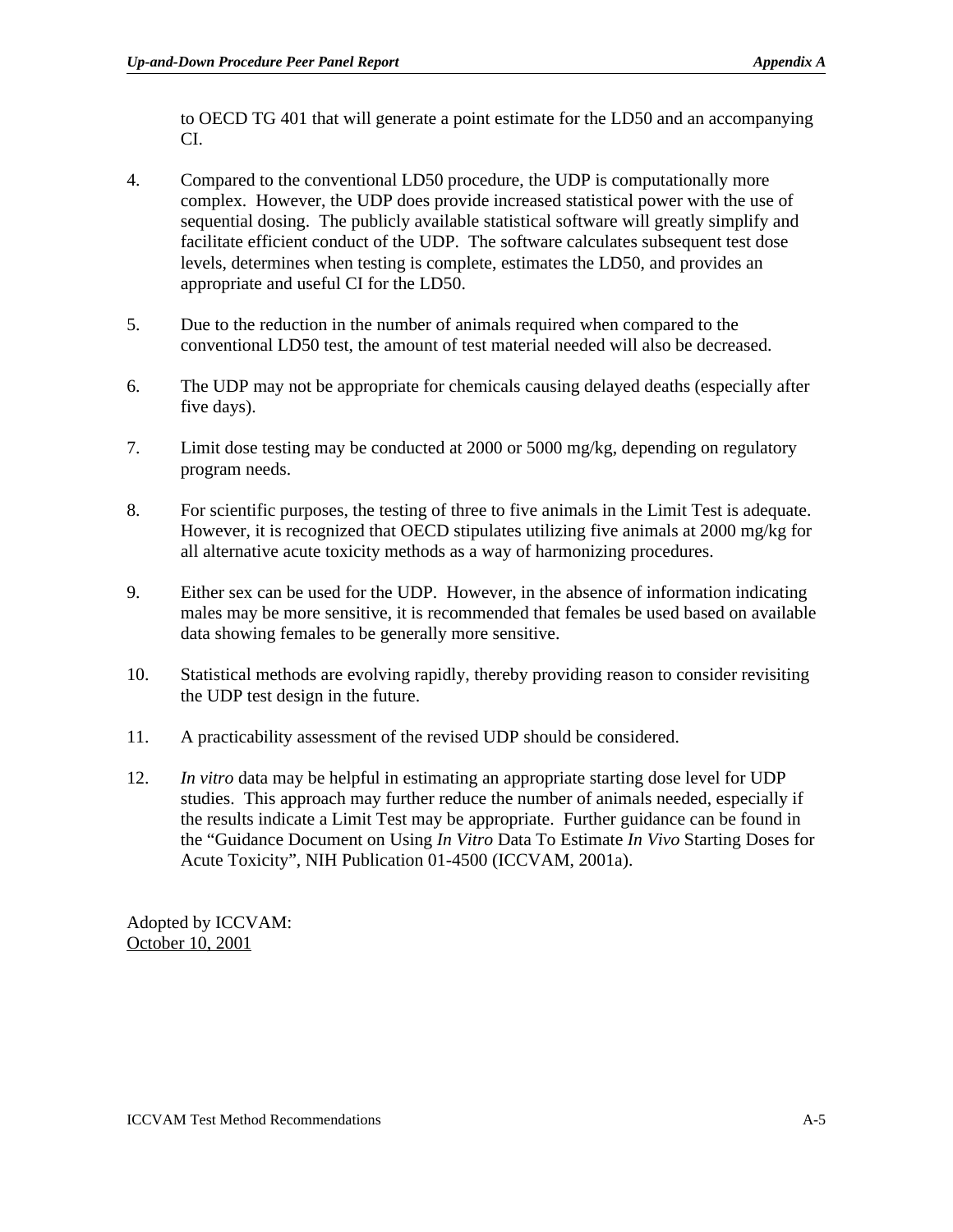# **References**

Interagency Coordinating Committee on the Validation of Alternative Methods (ICCVAM). 1997. Validation and regulatory acceptance of toxicological test methods: A report of the ad hoc Interagency Coordinating Committee on the Validation of Alternative Methods. NIH publication no: 97-3981. National Institute of Environmental Health Sciences, Research Triangle Park, North Carolina. Available: [http://iccvam.niehs.nih.gov/docs/guidelines/validate.pdf \[](http://iccvam.niehs.nih.gov/docs/guidelines/validate.pdf)cited October 1, 2001].

ICCVAM. 2001a. Guidance Document on Using *In Vitro* Data to Estimate *In Vivo* Starting Doses for Acute Toxicity. NIH Publication 01-4500. National Institute of Environmental Health Research Triangle Park, North Carolina. Available: [http://iccvam.niehs.nih.gov/methods/invidocs/guidance/iv\\_guide.htm \[](http://iccvam.niehs.nih.gov/methods/invidocs/guidance/iv_guide.htm)cited October 1, 2001].

ICCVAM. 2001b. The Revised Up-and-Down Procedure: A test method for determining the acute oral toxicity of chemicals. NIH Publication 02-4501. National Institute of Environmental Health Sciences, Research Triangle Park, North Carolina.

National Institute of Environmental Health Sciences (NIEHS). 2000a. National Toxicology Program: Request for Data and Nomination of Expert Scientists to Participate in the Independent Peer Review Evaluation of the Revised Up-and-Down Procedure for Assessing Acute Oral Toxicity. Evaluation of the Up-and-Down Procedure. 65 FR 8385. February 18, 2000.

NIEHS. 2000b. National Toxicology Program: Notice of Peer Review Meeting on the Revised Up-and-Down Procedure (UDP) as an Alternative Test Method for Assessing Acute Oral Toxicity. Request for Comments. 65 FR 35109. June 1, 2000.

NIEHS. 2001. National Toxicology Program: The Revised Draft Up-and-Down Procedure for Assessing Acute Oral Toxicity. Notice of Availability and Request for Public Comments. 66 FR 33550. June 22, 2001.

Organisation for Economic Co-operation and Development (OECD). 2000. Guidance Document on the Recognition, Assessment, and Use of Clinical Signs as Humane Endpoints for Experimental Animals used in Safety Evaluation, OECD Environmental Health and Safety Publications, Series on Testing and Assessment, No. 19. 44 pp. OECD, Paris. Available: [http://www.oecd.org//ehs/test/monos.htm \[](http://www.oecd.org//ehs/test/monos.htm)cited October 1, 2001].

OECD. 1998a. OECD Guideline for the Testing of Chemicals, Revised Test Guideline 425, Acute Oral Toxicity, Up-and-Down Procedure. OECD, Paris. Available: <http://www.oecd.org//ehs/test/health.htm>[cited October 1, 2001].

OECD. 1998b. Harmonized Integrated Hazard Classification System for Human Health and Environmental Effects of Chemical Substances as endorsed by the  $28<sup>th</sup>$  Joint Meeting of the Chemicals Committee and Working Party on Chemicals in November 1998. OECD, Paris. Available: <http://www.oecd.org/ehs/class/HCL6.htm>[cited October 1, 2001].